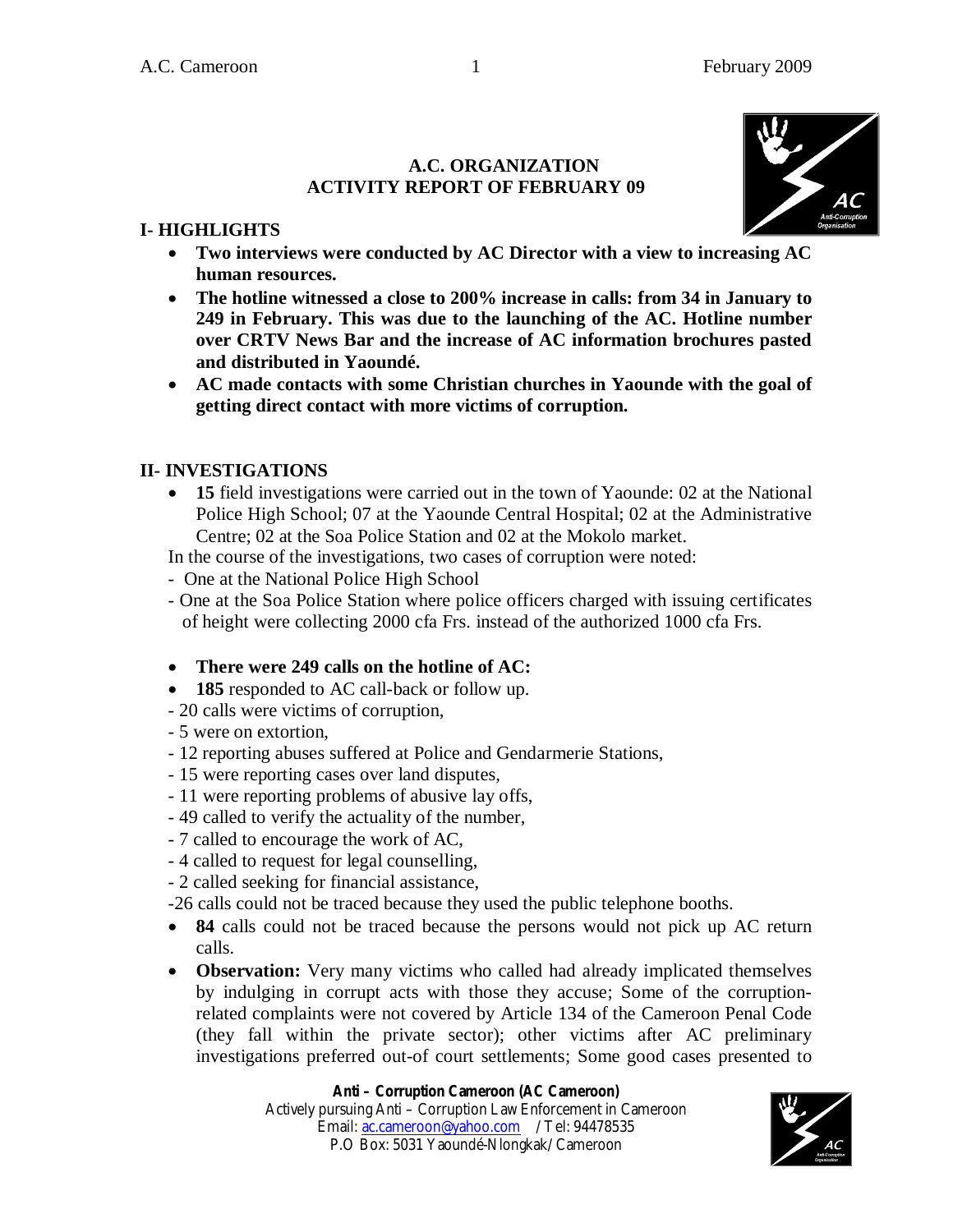AC could no longer be granted hearing in court because the 3-year period allowed by law for a complaint to be filed by a victim expired; lastly, some victims called only to confirm the functioning of the hotline number.

- **Recommendation:** There is the urgent need to review Cameroon's Anticorruption legislation and more sensitization of victims.
- **291** AC information brochures were pasted at 10 different locations in Yaounde: the Court of Appeal, the Taxation Office at Omnisports, CNPS, the ministries of Public Health, Finances, Culture, Trade Education, Higher Education, Transport, Public Service, the National Gendarmerie, the Directorate of Customs, the University Residential Area and at Château.
- **158** more AC information brochures were distributed directly at the Yaounde Administrative Centre, the Mokolo Market and that of Ekounou.
- **6** meetings were held with ADDEC in order to identify willing victims who could testify to the Examining Magistrate in the case of ADDEC versus the Director of ASMAC.
- **Observations** during the field investigations:
- At the Court of Appeal premises, most of the AC information brochures were removed.
- Business persons complained that the taxation/price controllers present themselves without any identification and without mission orders.
- These traders feigned ignorance about their obligations and often corrupted the taxation and price control officials from the Taxation Department and from the Councils only to complain later on.

#### **III- LEGAL**

- There were **6** encounters with Lawyer Ngongang, a Bailiff in Yaounde in order to make arrangements for a *constatation* at the Yaounde Central Hospital where AC was helping victims to get a court case.
- There was a follow up of the ACDIC Case at the Yaounde Court of First Instance where ACDIC director was standing trial for "Holding an Illegal Meeting" following his publication of a report on alleged corruption in the "Maize Project".
- There was a meeting with the ADDEC Lawyer to discuss the state of the case in court against the Director of ASMAC whom AC/ADDEC filed a corruption case against since June 2008.

#### **IV- MEDIA**

- AC held **3** meetings with the SKY ONE RADIO during which 21 Letters of Complaint from the public were carefully studied but no case of corruption was discovered.
- The AC Coordinator and an AC Lawyer were guests over the CRTV early morning Programme called Morning SAFARI. The objective was to sensitize the public on the AC Hotline, the AC News Bar and on the mechanisms put in place by AC to help victims combat corruption in Cameroon.

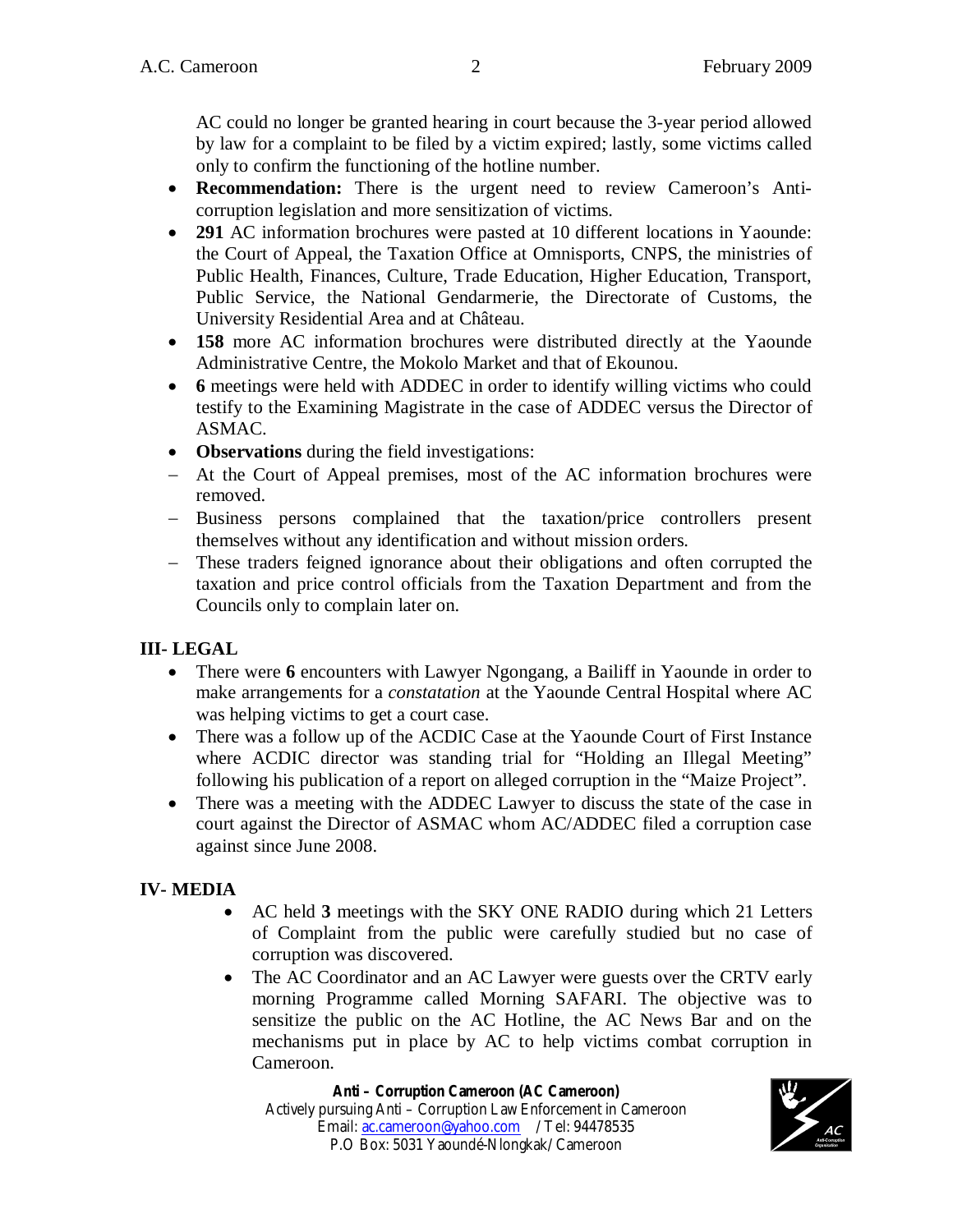#### **V- HUMAN RESOURCES**

 **2** applicants were interviewed by the AC Director in view of increasing AC manpower.

#### **VI- RELATION WITH OTHER INSTITUTIONS**

- AC took part in a Workshop organized by the National Commission on Human Rights and Liberties. (NCHRL). AC objective at this workshop was to establish contact with invited NGOs and Associations as a means of recruiting victims of corruption via their associations.
- **3** meetings were held with some Church leaders with the goal of presenting the goals and objectives of AC. This was a pilot phase of a project to use the churches as a medium of recruiting victims of corruption.
- **18 Letters** signed by the AC Director were sent to 18 church communities in Yaounde. The letters contained information on AC activities and especially AC Free Legal Assistance to victims of corruption.

### **VII- RELATION WITH OTHER NGOs**

 **6** meetings were held with ADDEC in order to identify willing victims who could testify to the Examining Magistrate in the case of ADDEC versus the Director of ASMAC.

#### **VIII- MANAGEMENT**

 **2** working sessions were held between AC Director and Coordinator on personnel management and on how to take AC forward especially getting court cases.